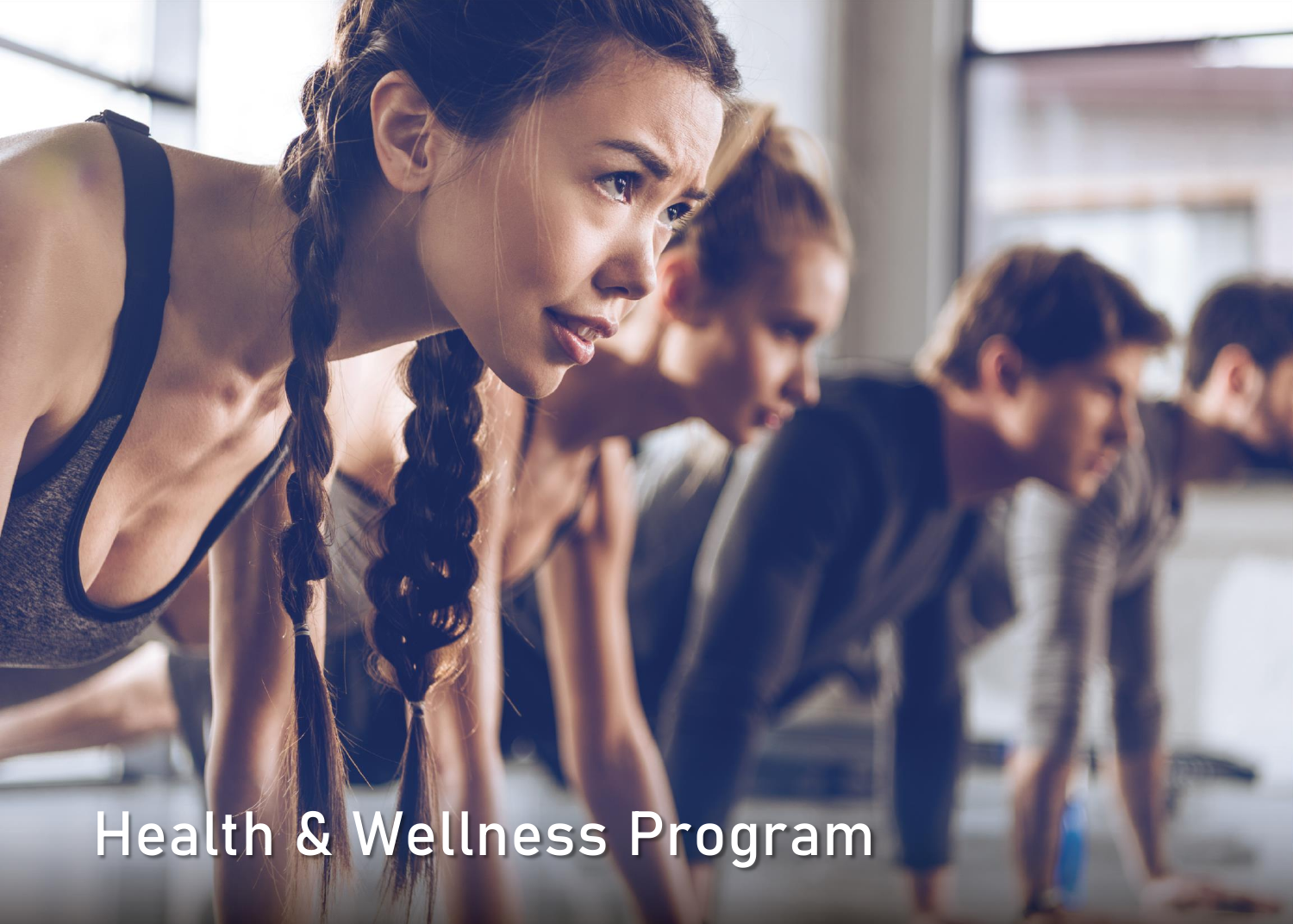## Wellness Program



- AURA's Employee Wellness Program will continue in 2022!
- Earn incentives for participation in the HealthCheck360 Biometric Screenings and other wellness activities
	- Up to \$750 HSA contribution for individual coverage
	- Up to \$1,200 HSA contribution for employee and spouse coverage
- Employees enrolled in the OAP Plan up to \$28.85 deducted from your medical premiums each pay period for individual coverage
	- Up to \$46.15 deducted from your medical premiums each pay period for family coverage